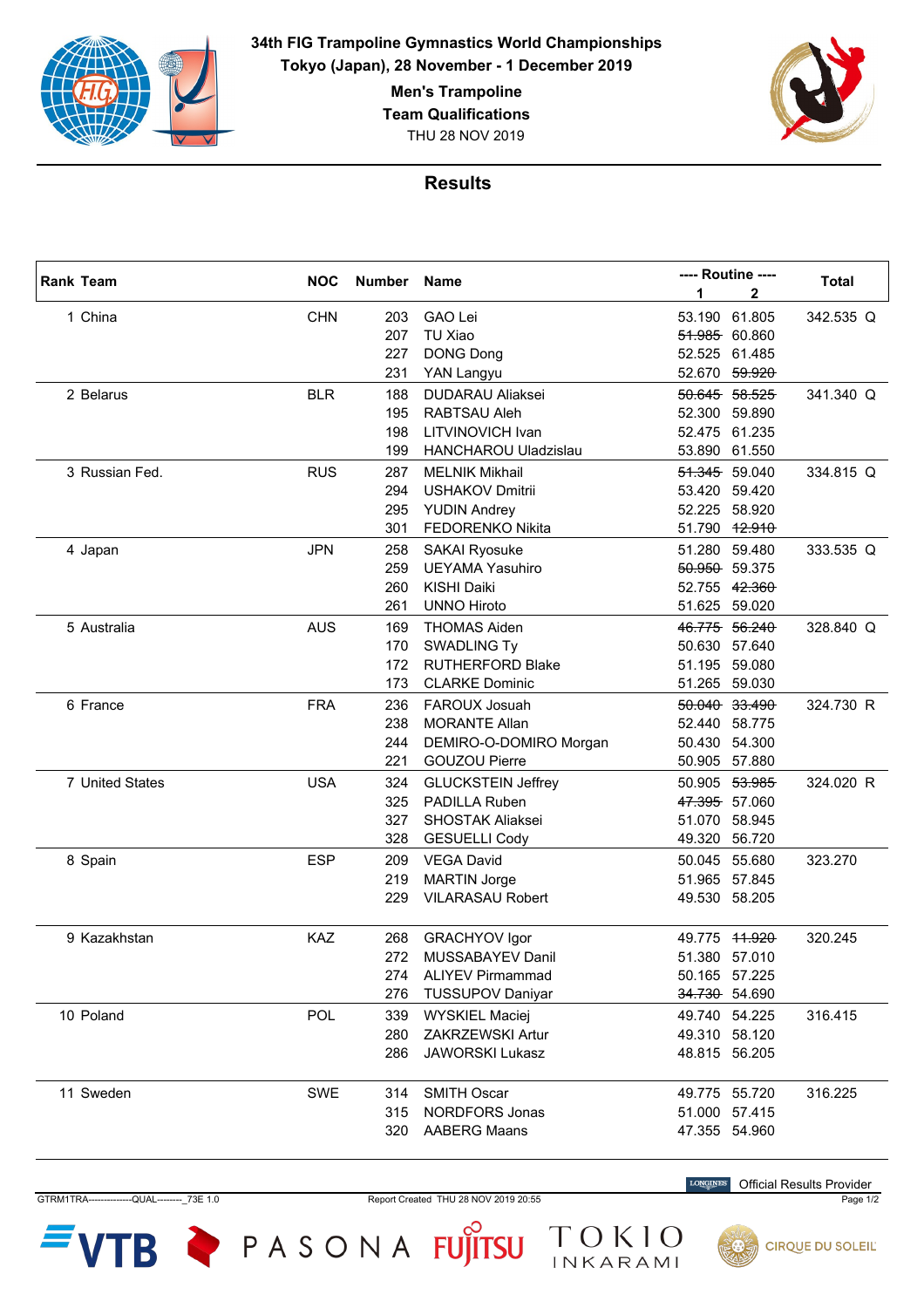

> THU 28 NOV 2019 **Men's Trampoline Team Qualifications**



## **Results**

|  | <b>Rank Team</b> | <b>NOC</b> | Number Name |                            |        | ---- Routine ---- |              |
|--|------------------|------------|-------------|----------------------------|--------|-------------------|--------------|
|  |                  |            |             |                            | 1      | 2                 | <b>Total</b> |
|  | 12 Brazil        | <b>BRA</b> | 186         | <b>DUTRA Rayan</b>         |        | 50.905 57.835     | 315.690      |
|  |                  |            | 340         | <b>PALA Carlos Ramirez</b> |        | 49.220 29.370     |              |
|  |                  |            | 194         | <b>TOBIAS Lucas</b>        |        | 50.090 54.105     |              |
|  |                  |            | 200         | <b>ANDRADE Rafael</b>      |        | 48.320 53.535     |              |
|  | 13 Argentina     | <b>ARG</b> | 154         | STOTZ Ralph                |        | 36.345 49.385     | 311.240      |
|  |                  |            | 159         | <b>ADORNO Lucas</b>        |        | 50.240 56.705     |              |
|  |                  |            | 166         | <b>CURY Federico</b>       |        | 49.185 55.450     |              |
|  |                  |            | 181         | <b>AQUINO Bernardo</b>     |        | 47.720 51.940     |              |
|  | 14 Ukraine       | <b>UKR</b> | 312         | <b>IVANSKYI Mykyta</b>     |        | 50.145 57.300     | 310.740      |
|  |                  |            | 317         | DAVYDENKO Anton            |        | 50.925 57.905     |              |
|  |                  |            | 318         | PROSTOROV Mykola           |        | 51.005 12.190     |              |
|  |                  |            | 319         | ROZHKO Dmytro              |        | 45.900 43.460     |              |
|  | 15 Portugal      | <b>POR</b> | 289         | <b>SANTOS Ricardo</b>      |        | 34.720 34.660     | 307.010      |
|  |                  |            | 290         | <b>GANCHINHO Diogo</b>     |        | 51.780 58.425     |              |
|  |                  |            | 292         | <b>ABREU Diogo</b>         | 51.975 | 58.680            |              |
|  |                  |            | 299         | <b>FERREIRA Pedro</b>      |        | 51.490 24.105     |              |
|  | 16 Mexico        | <b>MEX</b> | 269         | <b>CEBALLOS Esaul</b>      |        | 48.645 53.980     | 306.990      |
|  |                  |            | 271         | <b>LORIA Luis</b>          |        | 47.840 55.565     |              |
|  |                  |            | 275         | LOZANO Amado               |        | 48.830 52.130     |              |
|  |                  |            |             |                            |        |                   |              |
|  | 17 Canada        | CAN        | 189         | SOEHN Keegan               |        | 51.220 58.520     | 300.580      |
|  |                  |            | 192         | <b>CHARTIER Jeremy</b>     |        | 33.890 59.085     |              |
|  |                  |            | 193         | <b>BURNETT Jason</b>       |        | 49.550 12.240     |              |
|  |                  |            | 197         | <b>SHUH Nathan</b>         |        | 49.845 32.360     |              |
|  | 18 Egypt         | EGY        | 205         | <b>ELBAHAT Nour</b>        |        | 45.725 51.280     | 291.495      |
|  |                  |            | 210         | <b>HASSAN Mohab</b>        |        | 46.500 51.075     |              |
|  |                  |            | 215         | <b>HUSSEIN Khaled</b>      |        | 44.360 5.945      |              |
|  |                  |            | 220         | <b>SHERIF Seif</b>         |        | 45.875 51.040     |              |
|  | 19 Austria       | <b>AUT</b> | 156         | <b>SPATT Martin</b>        |        | 45.305 50.905     | 288.110      |
|  |                  |            | 163         | <b>FROESCHL Niklas</b>     |        | 47.935 53.975     |              |
|  |                  |            | 176         | <b>WIZANI Benny</b>        |        | 31.285 58.705     |              |
|  |                  |            |             |                            |        |                   |              |
|  | 20 Italy         | <b>ITA</b> | 256         | <b>CANNONE Flavio</b>      |        | 50.450 57.235     | 287.800      |
|  |                  |            |             | 338 LAVINO Marco           |        | 49.175 53.855     |              |
|  |                  |            |             | 257 ALOI Dario             |        | 50.510 26.575     |              |
|  |                  |            |             |                            |        |                   |              |
|  | 21 Germany       | <b>GER</b> | 266         | <b>PFLEIDERER Matthias</b> |        | 51.005 58.670     | 279.220      |
|  |                  |            | 246         | <b>FRITZSCHE Lars</b>      |        | 50.445 12.395     |              |
|  |                  |            |             | 267 VOGEL Fabian           |        | 51.080 55.625     |              |
|  |                  |            |             |                            |        |                   |              |
|  | 22 Azerbaijan    | <b>AZE</b> | 157         | <b>AGHAMIROV Ruslan</b>    |        | 46.895 54.715     | 243.850      |
|  |                  |            | 160         | PIUNOV Oleg                |        | 49.395 22.540     |              |
|  |                  |            | 178         | <b>GRISHUNIN Ilya</b>      |        | 52.190 18.115     |              |
|  |                  |            |             |                            |        |                   |              |

GTRM1TRA--------------QUAL--------\_73E 1.0 Report Created THU 28 NOV 2019 20:55 Page 2/2

TOKIO

**LONGINES** Official Results Provider



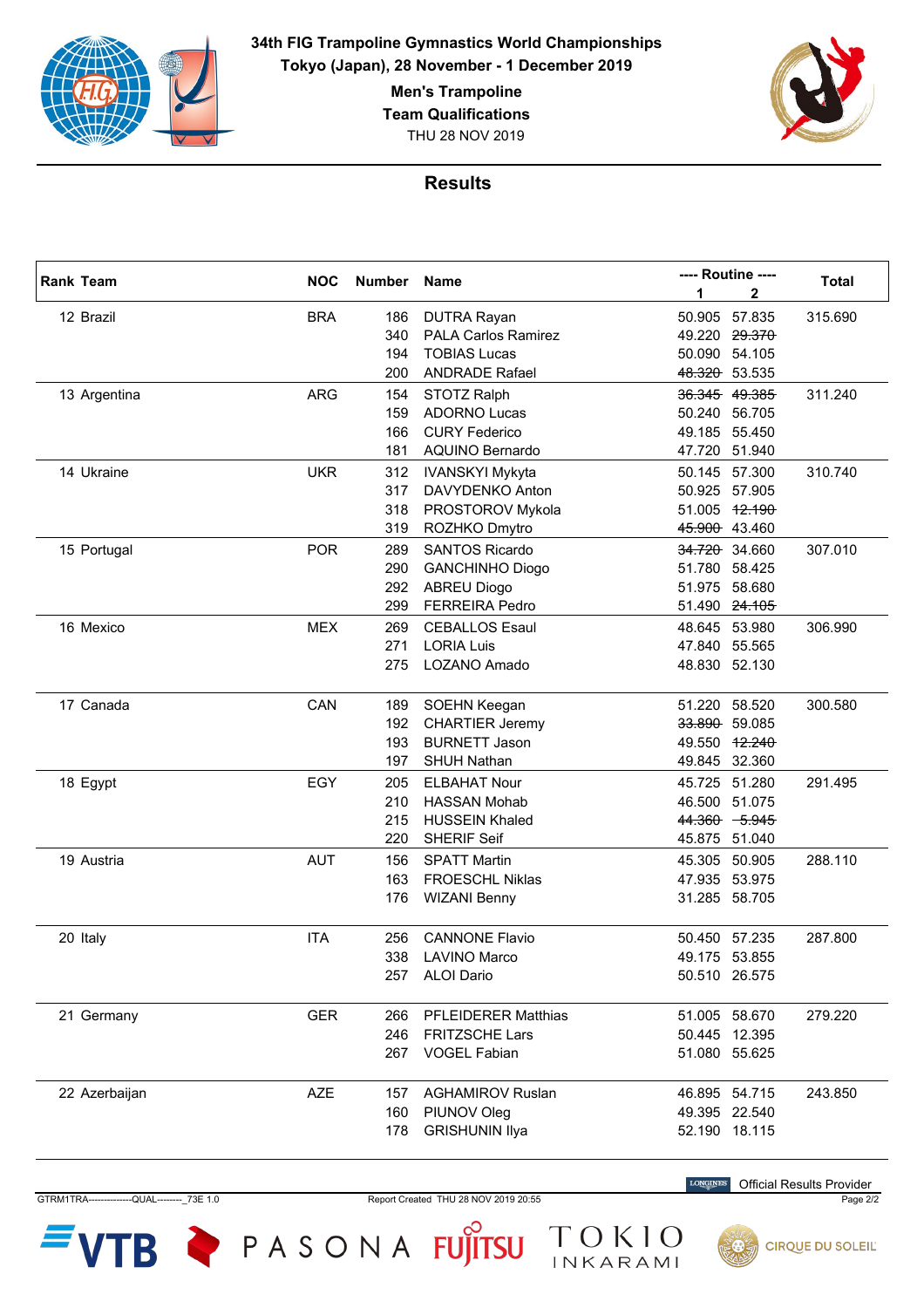

**Women's Trampoline**

**Team Qualifications**

THU 28 NOV 2019



## **Results**

| <b>Rank Team</b> | <b>NOC</b> |     | ---- Routine ----<br>Number Name |               |                 | <b>Total</b> |
|------------------|------------|-----|----------------------------------|---------------|-----------------|--------------|
|                  |            |     |                                  | 1             | 2               |              |
| 1 China          | <b>CHN</b> | 39  | <b>LIU Lingling</b>              | 50.090        | 56.370          | 317.135 Q    |
|                  |            | 44  | <b>ZHU Xueying</b>               |               | 49.980 11.700   |              |
|                  |            | 25  | LI Dan                           | 49.595        | 55.075          |              |
|                  |            | 64  | <b>HUANG Yanfei</b>              | 49.350 56.025 |                 |              |
| 2 Japan          | <b>JPN</b> | 76  | <b>MORI Hikaru</b>               | 49.400        | 55.665          | 312.530 Q    |
|                  |            | 80  | <b>DOIHATA Chisato</b>           |               | 49.330 54.640   |              |
|                  |            | 82  | <b>SATAKE Reina</b>              |               | 48.930 54.450   |              |
|                  |            | 107 | <b>UYAMA Megu</b>                |               | 49.045 54.305   |              |
| 3 Great Britain  | <b>GBR</b> | 74  | <b>GALLAGHER Laura</b>           |               | 48.250 54.300   | 307.690 Q    |
|                  |            | 83  | PAGE Bryony                      |               | 48.675 54.375   |              |
|                  |            | 90  | <b>SONGHURST Isabelle</b>        |               | 47.880 54.085   |              |
|                  |            | 106 | <b>DRISCOLL Katherine</b>        |               | 48.005 52.575   |              |
| 4 Russian Fed.   | <b>RUS</b> | 119 | <b>KOCHESOK Susana</b>           |               | 48.170 50.625   | 306.895 Q    |
|                  |            | 131 | <b>KUNDIUS Irina</b>             |               | 28.425 55.480   |              |
|                  |            | 138 | <b>BELIANKINA Vera</b>           |               | 47.755 53.915   |              |
|                  |            | 342 | LEBEDEVA lana                    | 46.830 54.745 |                 |              |
| 5 Canada         | CAN        | 22  | <b>SMITH Samantha</b>            |               | 47.505 54.145   | 305.685 Q    |
|                  |            | 30  | <b>METHOT Sophiane</b>           |               | 45.900 52.115   |              |
|                  |            | 33  | <b>MILETTE Sarah</b>             | 48.925        | 51.515          |              |
|                  |            | 36  | <b>MACLENNAN Rosannagh</b>       | 48.230        | 54.765          |              |
| 6 Australia      | <b>AUS</b> | 6   | <b>PICKERING Jessica</b>         |               | 46.730 53.700   | 300.260 R    |
|                  |            | 9   | <b>WARD Kira</b>                 |               | 47.925 51.725   |              |
|                  |            | 10  | <b>KIERATH Eva</b>               |               | 46.680 51.900   |              |
|                  |            | 11  | <b>ARTHUR Claire</b>             | 47.480 52.525 |                 |              |
| 7 Ukraine        | <b>UKR</b> | 112 | <b>LOBACH Nadiia</b>             |               | 43.115 20.620   | 300.250 R    |
|                  |            | 129 | <b>KLIUCHNYK Diana</b>           |               | 47.545 49.740   |              |
|                  |            | 142 | KYIKO Maryna                     |               | 49.115 53.465   |              |
|                  |            | 149 | MALKOVA Svitlana                 | 47.760        | 52.625          |              |
| 8 Brazil         | <b>BRA</b> | 24  | <b>LIMA Daienne</b>              | 46.840        | 50.830          | 298.065      |
|                  |            | 28  | <b>GOMES Camilla</b>             |               | 47.210 54.145   |              |
|                  |            | 29  | <b>MAIOR Ingrid</b>              |               | 44.140 49.140   |              |
|                  |            | 37  | <b>GOMES Alice</b>               | 46.575 52.465 |                 |              |
| 9 Spain          | <b>ESP</b> | 48  | <b>CHAVARRIA Marina</b>          |               | 45.555 52.815   | 296.640      |
|                  |            | 50  | ROMERO ROSARIO Noemi             |               | 47.365 52.720   |              |
|                  |            | 58  | RODRIGUEZ Melania                | 45.255 51.855 |                 |              |
|                  |            | 62  | <b>SAINZ Cristina</b>            |               | 46.330 47.520   |              |
| 10 United States | <b>USA</b> | 115 | <b>STEVENS Jessica</b>           |               | $-0.000$ 49.800 | 295.300      |
|                  |            | 146 | <b>HEINEN Ellen</b>              |               | 44.995 50.675   |              |
|                  |            | 150 | OH Alyssa                        |               | 46.835 51.725   |              |
|                  |            | 153 | <b>AHSINGER Nicole</b>           | 48.170 52.900 |                 |              |
| 11 Mexico        | <b>MEX</b> | 93  | NAVARRO LOZA Dafne Carolina      | 48.085 54.180 |                 | 293.300      |
|                  |            | 99  | <b>FLORES Melissa</b>            |               | 44.750 48.150   |              |
|                  |            | 105 | <b>NUNEZ Patricia</b>            |               | 46.370 47.710   |              |
|                  |            | 108 | <b>GARCIA Mariola</b>            | 45.530 50.985 |                 |              |
|                  |            |     |                                  |               |                 |              |

GTRW1TRA--------------QUAL--------\_73E 1.0 Report Created THU 28 NOV 2019 20:55 Page 1/2

TOKIO

 $VTB$   $\blacktriangleright$  PASONA FUJITSU

**LONGINES** Official Results Provider